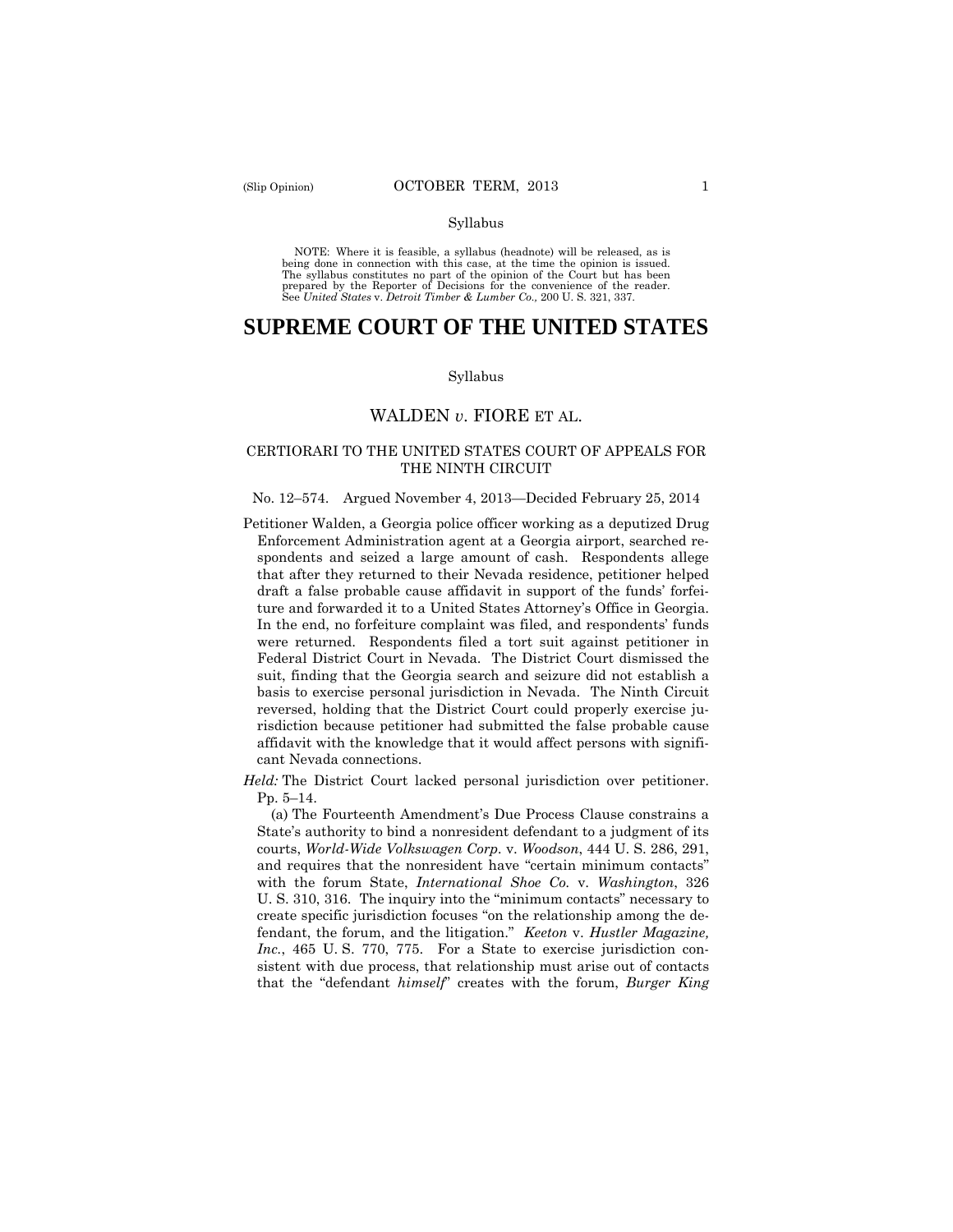#### Syllabus

*Corp.* v. *Rudzewicz*, 471 U. S. 462, 475, and must be analyzed with regard to the defendant's contacts with the forum itself, not with persons residing there, see, *e.g.*, *International Shoe, supra*, at 319. The plaintiff cannot be the only link between the defendant and the forum. These same principles apply when intentional torts are involved. See *Calder* v. *Jones*, 465 U. S. 783, 788–789. Pp. 5–10.

(b) Petitioner lacks the "minimal contacts" with Nevada that are a prerequisite to the exercise of jurisdiction over him. No part of petitioner's course of conduct occurred in Nevada, and he formed no jurisdictionally relevant contacts with that forum. The Ninth Circuit reached its contrary conclusion by improperly shifting the analytical focus from petitioner's contacts with the forum to his contacts with respondents, obscuring the reality that none of petitioner's challenged conduct had anything to do with Nevada itself. Respondents emphasize that they suffered the "injury" caused by the delayed return of their funds while residing in Nevada, but *Calder* made clear that mere injury to a forum resident is not a sufficient connection to the forum. The proper question is whether the defendant's conduct connects him to the forum in a meaningful way: Here, respondents' claimed injury does not evince such a connection. The injury occurred in Nevada simply because that is where respondents chose to be when they desired to use the seized funds. Other possible contacts noted by the Ninth Circuit—that respondents' Nevada attorney contacted petitioner in Georgia, that cash seized in Georgia originated in Nevada, and that funds were returned to respondents in Nevada are ultimately unavailing. Pp. 11–14.

688 F. 3d 558, reversed.

THOMAS, J., delivered the opinion for a unanimous Court.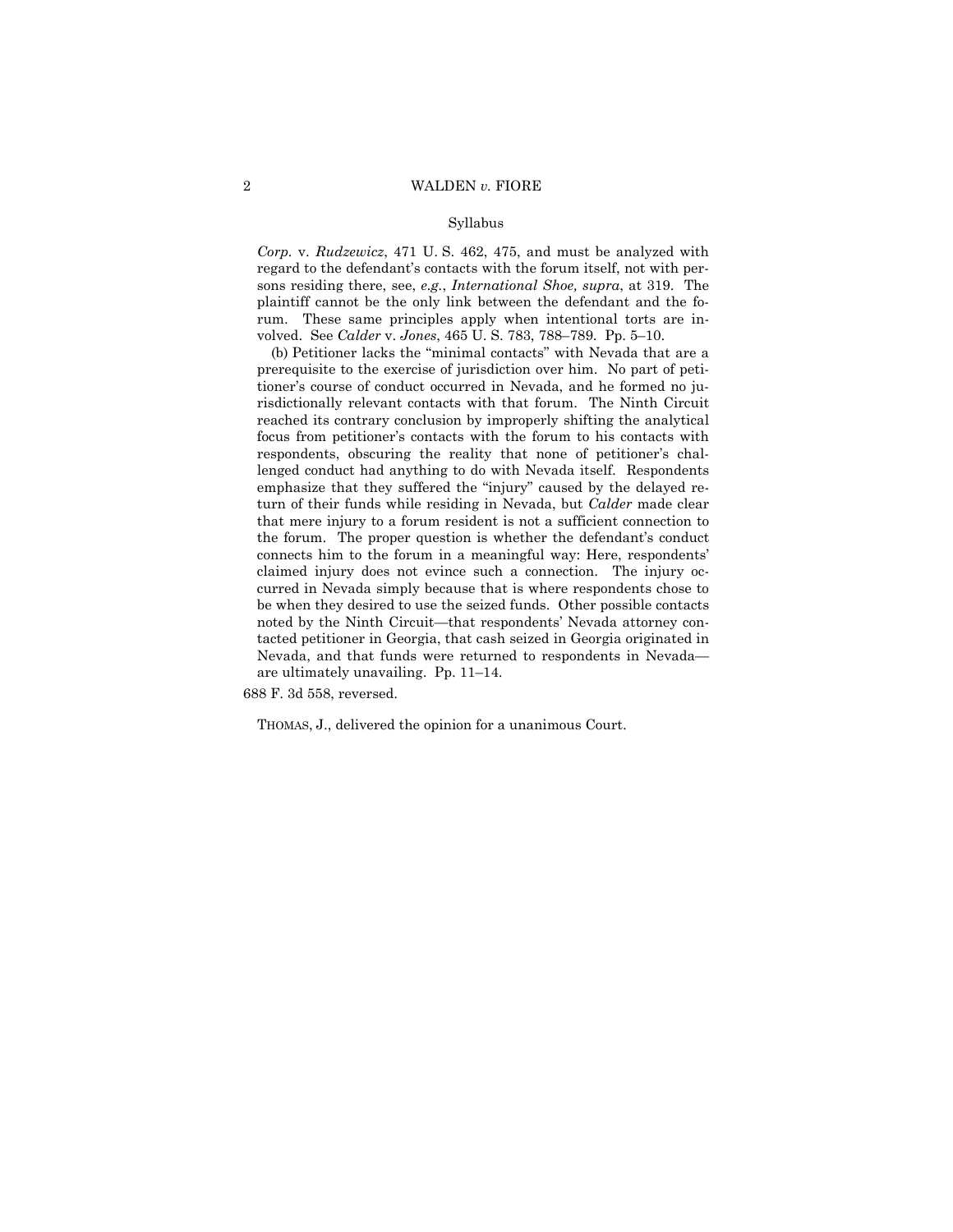preliminary print of the United States Reports. Readers are requested to notify the Reporter of Decisions, Supreme Court of the United States, Wash- ington, D. C. 20543, of any typographical or other formal errors, in order that corrections may be made before the preliminary print goes to press. NOTICE: This opinion is subject to formal revision before publication in the

## $\frac{1}{2}$  ,  $\frac{1}{2}$  ,  $\frac{1}{2}$  ,  $\frac{1}{2}$  ,  $\frac{1}{2}$  ,  $\frac{1}{2}$  ,  $\frac{1}{2}$ **SUPREME COURT OF THE UNITED STATES**

### $\frac{1}{2}$  ,  $\frac{1}{2}$  ,  $\frac{1}{2}$  ,  $\frac{1}{2}$  ,  $\frac{1}{2}$  ,  $\frac{1}{2}$ No. 12–574

# ANTHONY WALDEN, PETITIONER *v.* GINA FIORE ET AL.

# ON WRIT OF CERTIORARI TO THE UNITED STATES COURT OF APPEALS FOR THE NINTH CIRCUIT

### [February 25, 2014]

## JUSTICE THOMAS delivered the opinion of the Court.

This case asks us to decide whether a court in Nevada may exercise personal jurisdiction over a defendant on the basis that he knew his allegedly tortious conduct in Georgia would delay the return of funds to plaintiffs with connections to Nevada. Because the defendant had no other contacts with Nevada, and because a plaintiff 's contacts with the forum State cannot be "decisive in determining whether the defendant's due process rights are violated," *Rush* v. *Savchuk*, 444 U. S. 320, 332 (1980), we hold that the court in Nevada may not exercise personal jurisdiction under these circumstances.

I

Petitioner Anthony Walden serves as a police officer for the city of Covington, Georgia. In August 2006, petitioner was working at the Atlanta Hartsfield-Jackson Airport as a deputized agent of the Drug Enforcement Administration (DEA). As part of a task force, petitioner conducted investigative stops and other law enforcement functions in support of the DEA's airport drug interdiction program.

On August 8, 2006, Transportation Security Admin-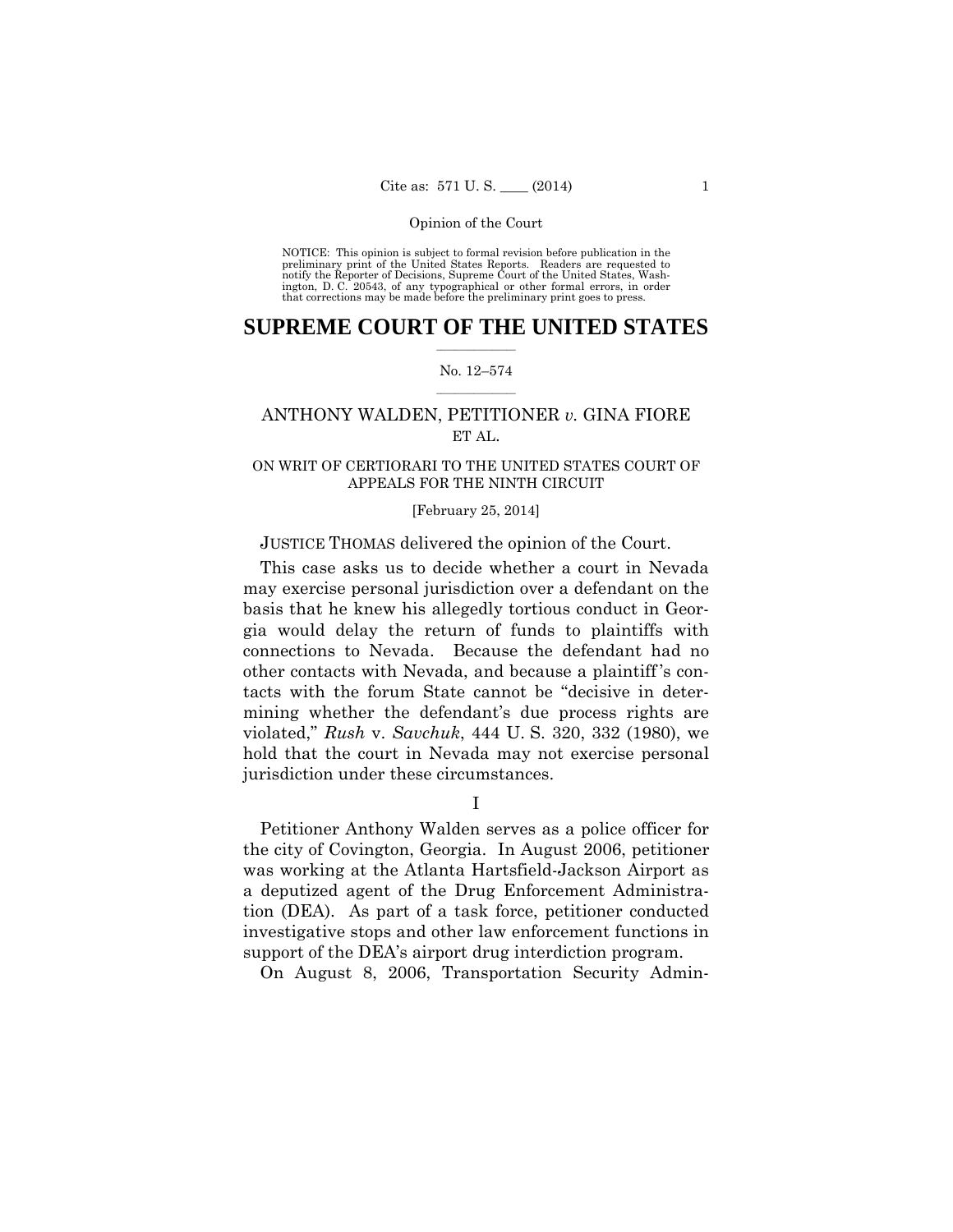### Opinion of the Court

istration agents searched respondents Gina Fiore and Keith Gipson and their carry-on bags at the San Juan airport in Puerto Rico. They found almost \$97,000 in cash. Fiore explained to DEA agents in San Juan that she and Gipson had been gambling at a casino known as the El San Juan, and that they had residences in both California and Nevada (though they provided only California identification). After respondents were cleared for departure, a law enforcement official at the San Juan airport notified petitioner's task force in Atlanta that respondents had boarded a plane for Atlanta, where they planned to catch a connecting flight to Las Vegas, Nevada.

When respondents arrived in Atlanta, petitioner and another DEA agent approached them at the departure gate for their flight to Las Vegas. In response to petitioner's questioning, Fiore explained that she and Gipson were professional gamblers. Respondents maintained that the cash they were carrying was their gambling "'bank'" and winnings. App. 15, 24. After using a drug-sniffing dog to perform a sniff test, petitioner seized the cash.1 Petitioner advised respondents that their funds would be returned if they later proved a legitimate source for the cash. Respondents then boarded their plane.

After respondents departed, petitioner moved the cash to a secure location and the matter was forwarded to DEA headquarters. The next day, petitioner received a phone call from respondents' attorney in Nevada seeking return of the funds. On two occasions over the next month, petitioner also received documentation from the attorney regarding the legitimacy of the funds.

At some point after petitioner seized the cash, he helped draft an affidavit to show probable cause for forfeiture of

<sup>1</sup>Respondents allege that the sniff test was "at best, inconclusive," and there is no indication in the pleadings that drugs or drug residue were ever found on or with the cash. App. 21.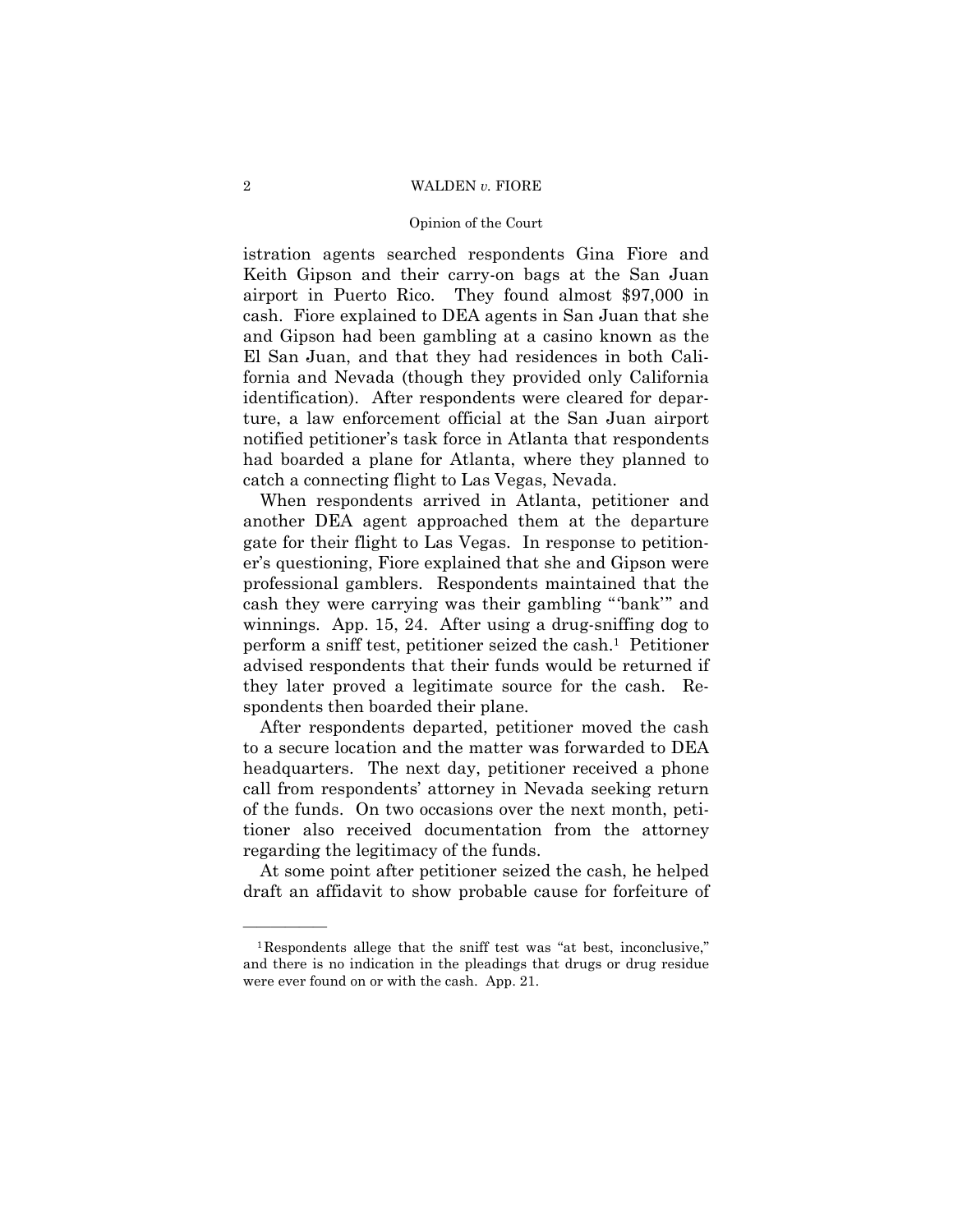the funds and forwarded that affidavit to a United States Attorney's Office in Georgia.2 According to respondents, the affidavit was false and misleading because petitioner misrepresented the encounter at the airport and omitted exculpatory information regarding the lack of drug evidence and the legitimate source of the funds. In the end, no forfeiture complaint was filed, and the DEA returned the funds to respondents in March 2007.

Respondents filed suit against petitioner in the United States District Court for the District of Nevada, seeking money damages under *Bivens* v. *Six Unknown Fed. Narcotics Agents*, 403 U. S. 388 (1971). Respondents alleged that petitioner violated their Fourth Amendment rights by (1) seizing the cash without probable cause; (2) keeping the money after concluding it did not come from drugrelated activity; (3) drafting and forwarding a probable cause affidavit to support a forfeiture action while knowing the affidavit contained false statements; (4) willfully seeking forfeiture while withholding exculpatory information; and (5) withholding that exculpatory information from the United States Attorney's Office.

The District Court granted petitioner's motion to dismiss. Relying on this Court's decision in *Calder* v. *Jones*, 465 U. S. 783 (1984), the court determined that petitioner's search of respondents and his seizure of the cash in Georgia did not establish a basis to exercise personal jurisdiction in Nevada. The court concluded that even if petitioner caused harm to respondents in Nevada while knowing they lived in Nevada, that fact alone did not confer jurisdiction. Because the court dismissed the complaint for lack of personal jurisdiction, it did not determine

<sup>2</sup>The alleged affidavit is not in the record. Because this case comes to us at the motion-to-dismiss stage, we take respondents' factual allegations as true, including their allegations regarding the existence and content of the affidavit.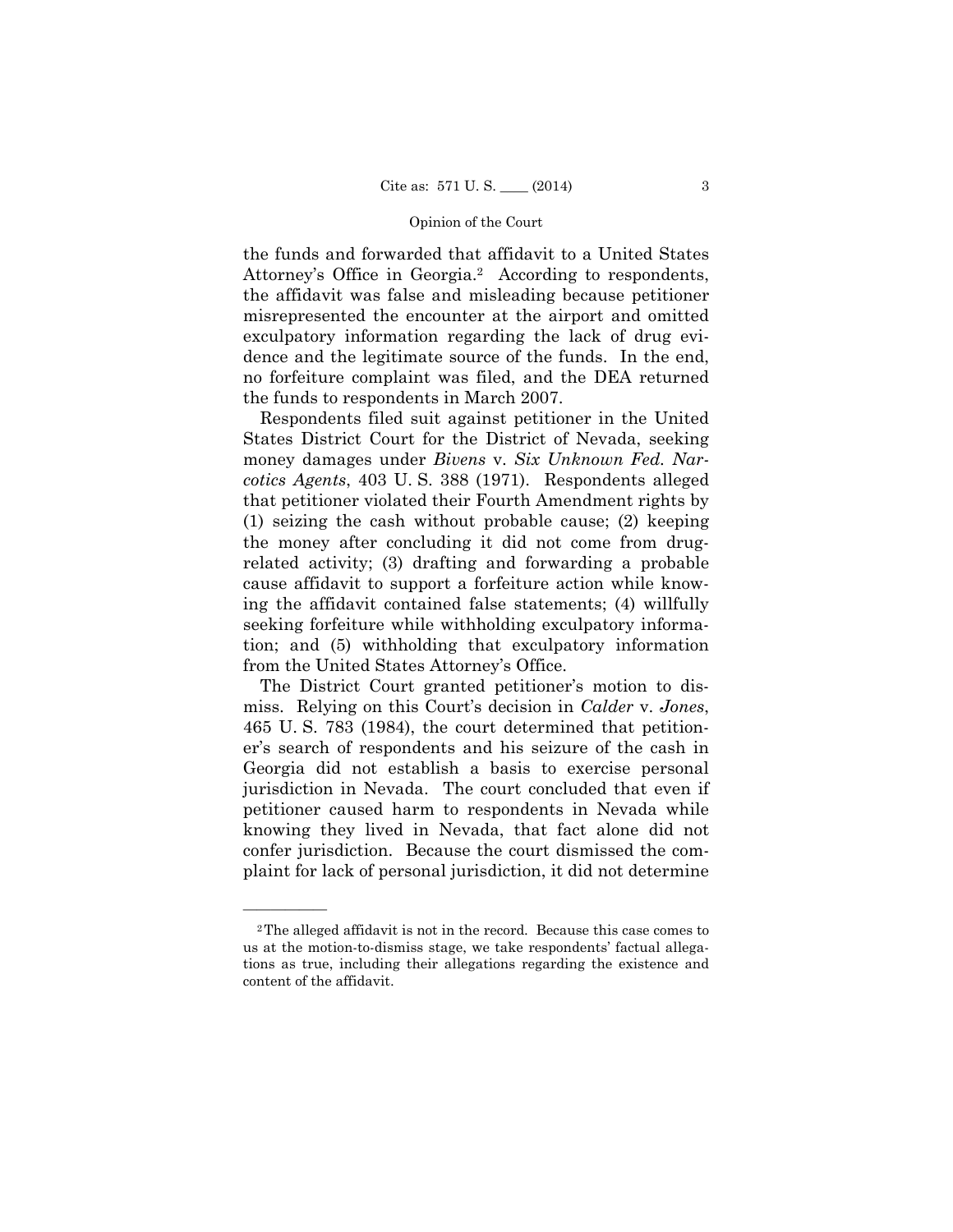whether venue was proper.

 affect persons with a "significant connection" to Nevada.3 proper.4 *Id.,* at 582, 585. The Ninth Circuit denied re-On appeal, a divided panel of the United States Court of Appeals for the Ninth Circuit reversed. The Court of Appeals assumed the District Court had correctly determined that petitioner's search and seizure in Georgia could not support exercise of jurisdiction in Nevada. The court held, however, that the District Court could properly exercise jurisdiction over "the false probable cause affidavit aspect of the case." 688 F. 3d 558, 577 (2011). According to the Court of Appeals, petitioner "expressly aimed" his submission of the allegedly false affidavit at Nevada by submitting the affidavit with knowledge that it would *Id.,* at 581. After determining that the delay in returning the funds to respondents caused them "foreseeable harm" in Nevada and that the exercise of personal jurisdiction over petitioner was otherwise reasonable, the court found the District Court's exercise of personal jurisdiction to be hearing en banc, with eight judges, in two separate opinions, dissenting. *Id.,* at 562, 568.

We granted certiorari to decide whether due process permits a Nevada court to exercise jurisdiction over petitioner. 568 U. S. \_\_\_ (2013). We hold that it does not and

<sup>3</sup>The allegations in the complaint suggested to the Court of Appeals that petitioner "definitely knew, at some point *after* the seizure but *before* providing the alleged false probable cause affidavit, that [re-

spondents] had a significant connection to Nevada." 688 F. 3d, at 578. 4 Judge Ikuta dissented. In her view, the "false affidavit/forfeiture proceeding aspect" over which the majority found jurisdiction proper was not raised as a separate claim in the complaint, and she found it "doubtful that such a constitutional tort even exists." *Id*., at 593. After the court denied rehearing en banc, the majority explained in a postscript that it viewed the filing of the false affidavit, which effected a "continued seizure" of the funds, as a separate Fourth Amendment violation. *Id.,* at 588–589. Petitioner does not dispute that reading here.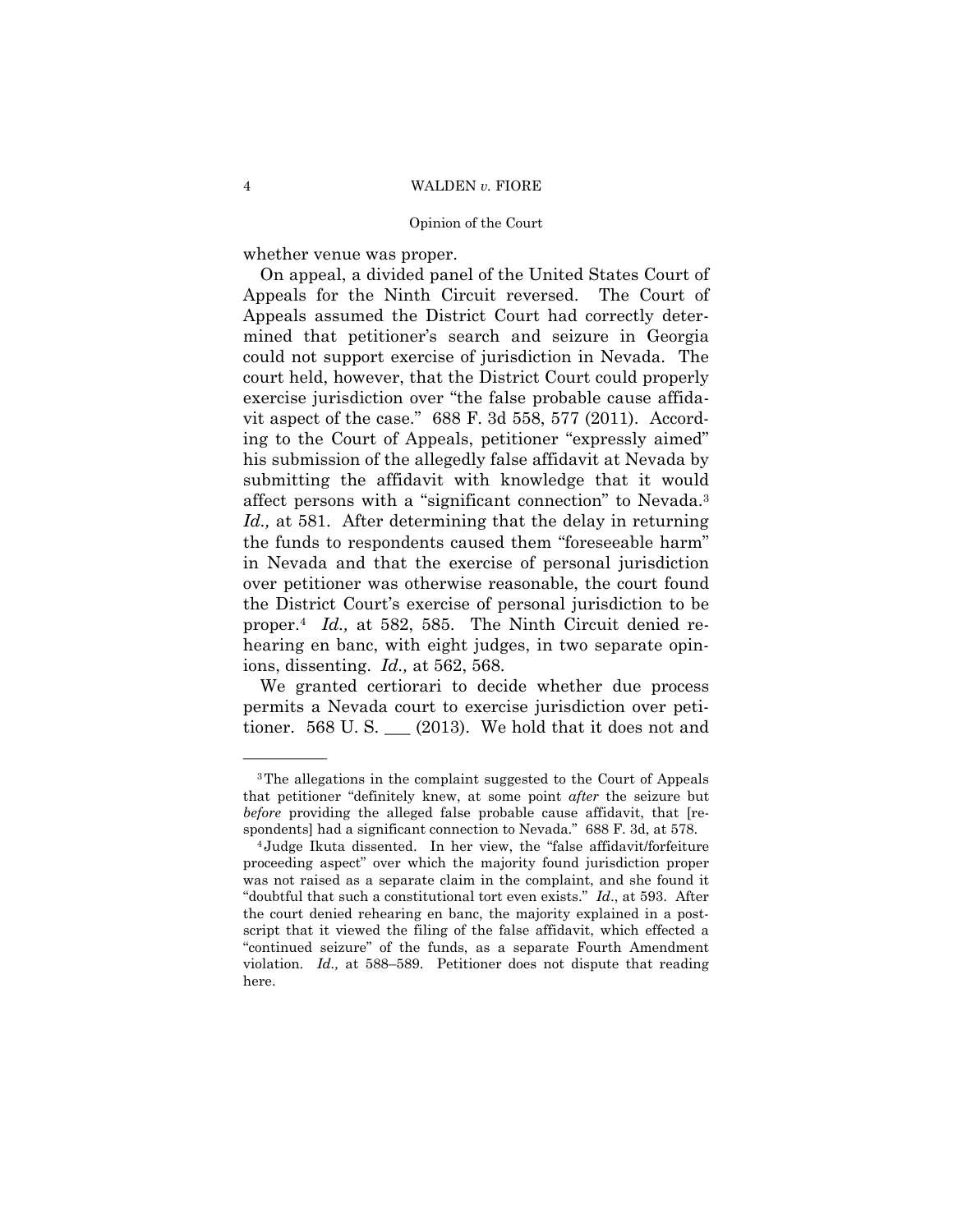therefore reverse.5

——————

# II A

*AG* v. *Bauman*, 571 U.S. \_\_, \_\_ (2014) (slip op., at 6). "Federal courts ordinarily follow state law in determining the bounds of their jurisdiction over persons." *Daimler*  This is because a federal district court's authority to assert personal jurisdiction in most cases is linked to service of process on a defendant "who is subject to the jurisdiction of a court of general jurisdiction in the state where the district court is located." Fed. Rule of Civ. Proc. 4(k)(1)(A). Here, Nevada has authorized its courts to exercise jurisdiction over persons "on any basis not inconsistent with . . . the Constitution of the United States." Nev. Rev. Stat. §14.065 (2011). Thus, in order to determine whether the Federal District Court in this case was authorized to exercise jurisdiction over petitioner, we ask whether the exercise of jurisdiction "comports with the limits imposed by federal due process" on the State of Nevada. *Daimler*, *supra,* at \_\_\_ (slip op., at 6).

# B 1

The Due Process Clause of the Fourteenth Amendment constrains a State's authority to bind a nonresident defendant to a judgment of its courts. *World-Wide Volkswagen Corp.* v. *Woodson*, 444 U. S. 286, 291 (1980). Although a nonresident's physical presence within the territorial jurisdiction of the court is not required, the nonresident generally must have "certain minimum contacts . . . such that the maintenance of the suit does not

<sup>5</sup>We also granted certiorari on the question whether Nevada is a proper venue for the suit under 28 U. S. C. §1391(b)(2). Because we resolve the case on jurisdictional grounds, we do not decide whether venue was proper in Nevada.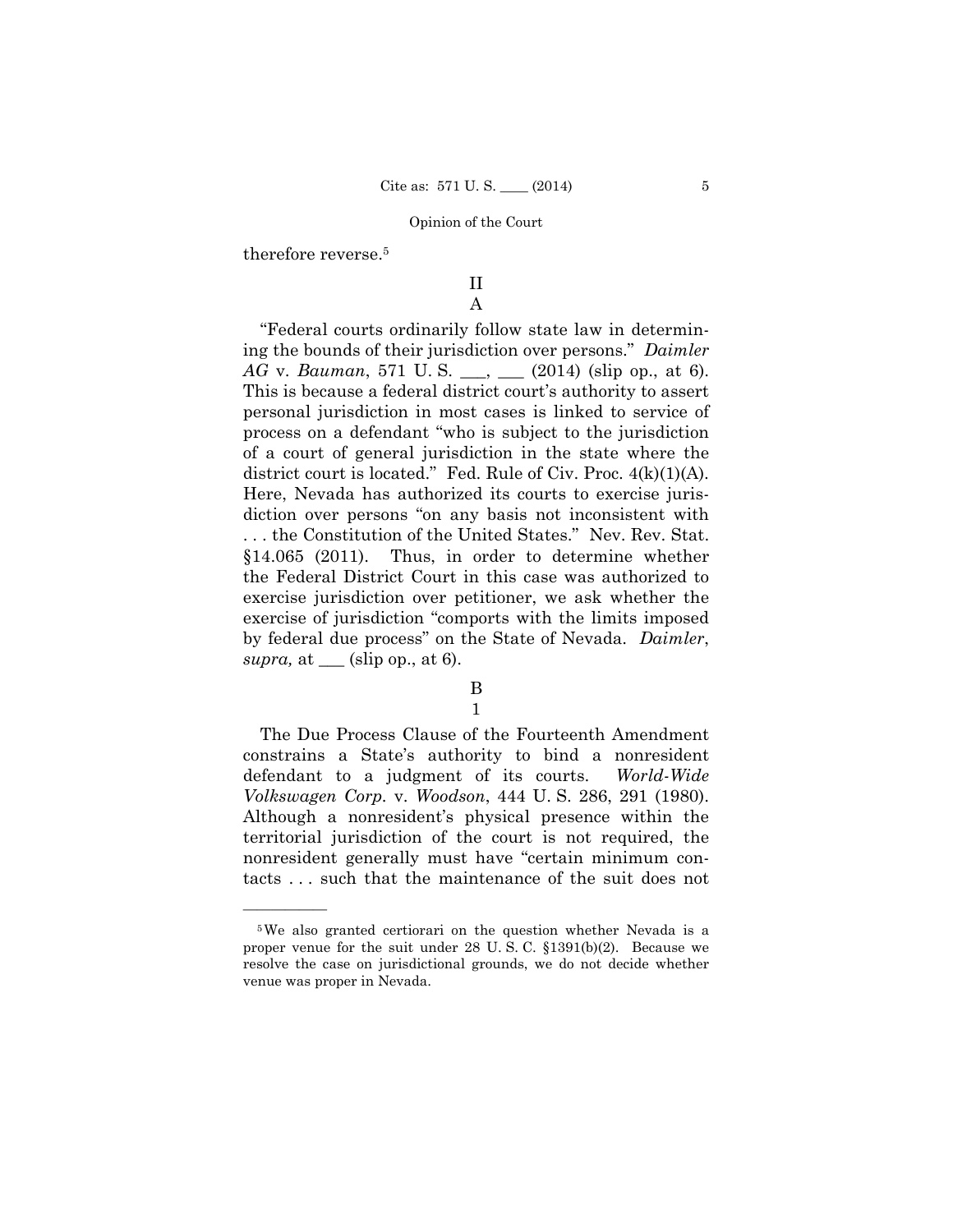offend 'traditional notions of fair play and substantial justice.'" *International Shoe Co.* v. *Washington*, 326 U. S. 310, 316 (1945) (quoting *Milliken* v. *Meyer*, 311 U. S. 457, 463 (1940)).

 to create specific jurisdiction.6 The inquiry whether a This case addresses the "minimum contacts" necessary forum State may assert specific jurisdiction over a nonresident defendant "focuses on 'the relationship among the defendant, the forum, and the litigation.'" *Keeton* v. *Hustler Magazine, Inc.*, 465 U. S. 770, 775 (1984) (quoting *Shaffer* v. *Heitner*, 433 U. S. 186, 204 (1977)). For a State to exercise jurisdiction consistent with due process, the defendant's suit-related conduct must create a substantial connection with the forum State. Two related aspects of this necessary relationship are relevant in this case.

the "defendant *himself*" creates with the forum State. First, the relationship must arise out of contacts that *Burger King Corp.* v. *Rudzewicz*, 471 U. S. 462, 475 (1985). Due process limits on the State's adjudicative authority principally protect the liberty of the nonresident defendant—not the convenience of plaintiffs or third parties. See *World-Wide Volkswagen Corp.*, *supra*, at 291–292. We have consistently rejected attempts to satisfy the defendantfocused "minimum contacts" inquiry by demonstrating contacts between the plaintiff (or third parties) and the forum State. See *Helicopteros Nacionales de Colombia, S. A.* v. *Hall*, 466 U. S. 408, 417 (1984) ("[The] unilateral

 contrast to "general" or "all purpose" jurisdiction, which permits a court <sup>6</sup>"Specific" or "case-linked" jurisdiction "depends on an 'affiliatio[n] between the forum and the underlying controversy' " (*i.e.*, an "activity or an occurrence that takes place in the forum State and is therefore subject to the State's regulation"). *Goodyear Dunlop Tires Operations, S. A. v. Brown*, 564 U. S. \_\_\_, \_\_\_ (2011) (slip op., at 2). This is in to assert jurisdiction over a defendant based on a forum connection unrelated to the underlying suit (*e.g.,* domicile). Respondents rely on specific jurisdiction only.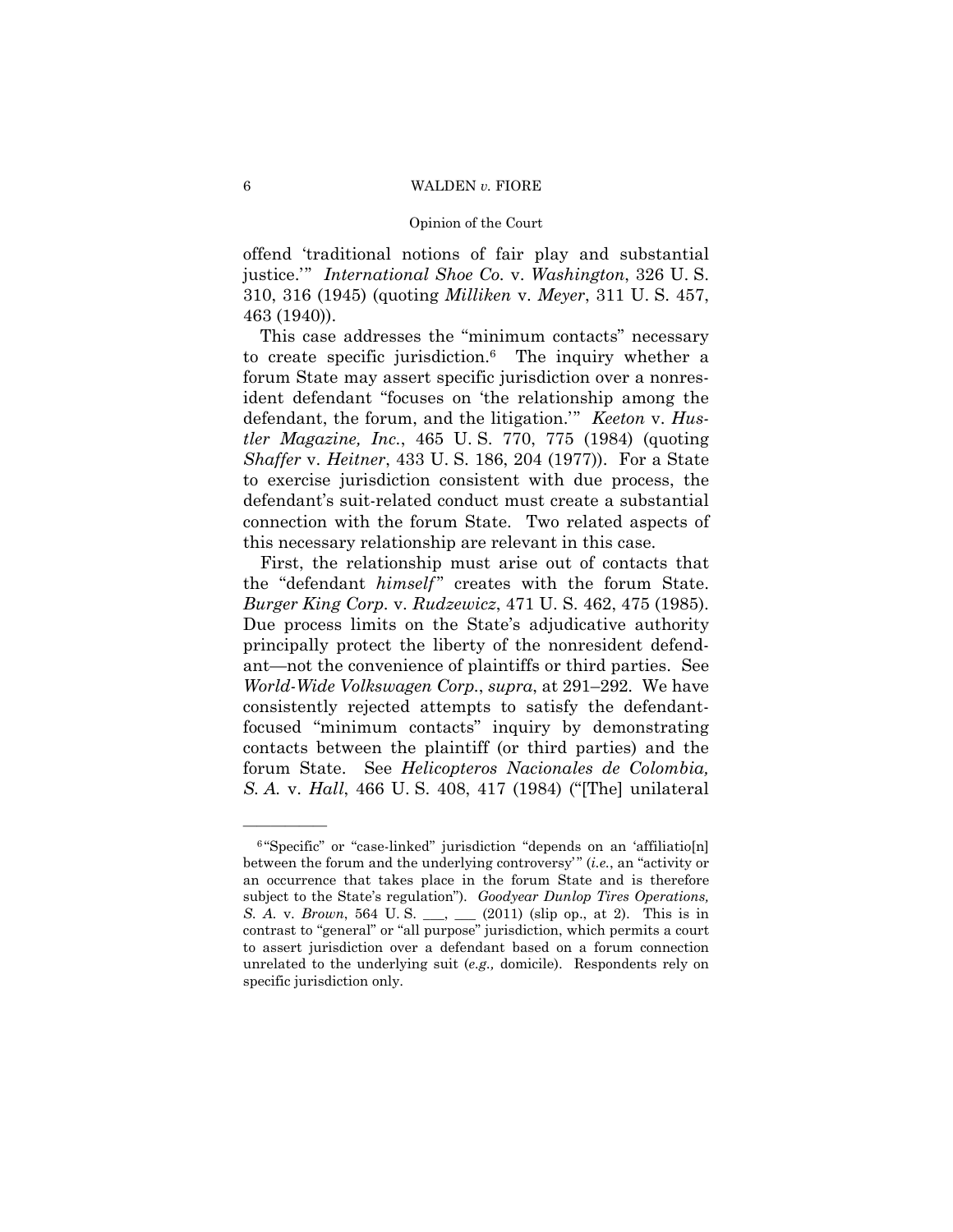sonal jurisdiction over a trustee in Delaware based solely on activity of another party or a third person is not an appropriate consideration when determining whether a defendant has sufficient contacts with a forum State to justify an assertion of jurisdiction"). We have thus rejected a plaintiff 's argument that a Florida court could exercise perthe contacts of the trust's settlor, who was domiciled in Florida and had executed powers of appointment there. *Hanson* v. *Denckla*, 357 U. S. 235, 253–254 (1958). We have likewise held that Oklahoma courts could not exercise personal jurisdiction over an automobile distributor that supplies New York, New Jersey, and Connecticut dealers based only on an automobile purchaser's act of driving it on Oklahoma highways. *World-Wide Volkswagen Corp.*, *supra*, at 298. Put simply, however significant the plaintiff 's contacts with the forum may be, those contacts cannot be "decisive in determining whether the defendant*'*s due process rights are violated." *Rush*, 444 U. S., at 332.

Second, our "minimum contacts" analysis looks to the defendant's contacts with the forum State itself, not the defendant's contacts with persons who reside there. See, *e.g., International Shoe*, *supra*, at 319 (Due process "does not contemplate that a state may make binding a judgment *in personam* against an individual . . . with which the state has no contacts, ties, or relations"); *Hanson*, *supra*, at 251 ("However minimal the burden of defending in a foreign tribunal, a defendant may not be called upon to do so unless he has had the 'minimal contacts' with that State that are a prerequisite to its exercise of power over him"). Accordingly, we have upheld the assertion of jurisdiction over defendants who have purposefully "reach[ed] out beyond" their State and into another by, for example*,*  entering a contractual relationship that "envisioned continuing and wide-reaching contacts" in the forum State, *Burger King*, *supra*, at 479–480, or by circulating maga-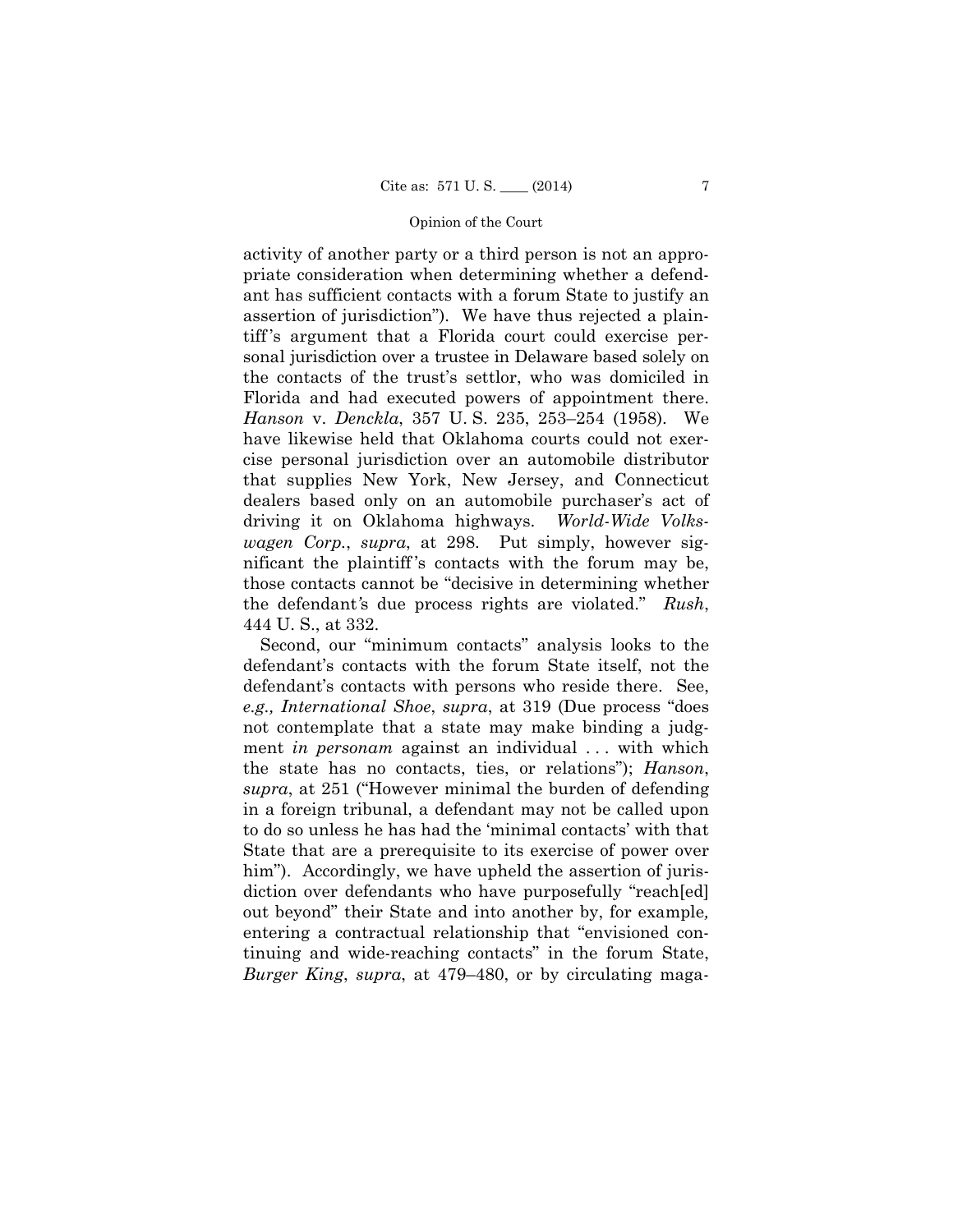### Opinion of the Court

zines to "deliberately exploi[t]" a market in the forum State, *Keeton*, *supra,* at 781. And although physical presence in the forum is not a prerequisite to jurisdiction, *Burger King*, *supra*, at 476, physical entry into the State either by the defendant in person or through an agent, goods, mail, or some other means—is certainly a relevant contact. See, *e.g., Keeton*, *supra*, at 773–774.

 standing alone, is an insufficient basis for jurisdiction. But the plaintiff cannot be the only link between the defendant and the forum. Rather, it is the defendant's conduct that must form the necessary connection with the forum State that is the basis for its jurisdiction over him. See *Burger King*, *supra*, at 478 ("If the question is whether an individual's contract with an out-of-state party *alone*  can automatically establish sufficient minimum contacts in the other party's home forum, we believe the answer clearly is that it cannot"); *Kulko* v. *Superior Court of Cal., City and County of San Francisco*, 436 U. S. 84, 93 (1978) (declining to "find personal jurisdiction in a State . . . merely because [the plaintiff in a child support action] was residing there"). To be sure, a defendant's contacts with the forum State may be intertwined with his transactions or interactions with the plaintiff or other parties. But a defendant's relationship with a plaintiff or third party, See *Rush*, *supra*, at 332 ("Naturally, the parties' relationships with each other may be significant in evaluating their ties to the forum. The requirements of *International Shoe*, however, must be met as to each defendant over whom a state court exercises jurisdiction"). Due process requires that a defendant be haled into court in a forum State based on his own affiliation with the State, not based on the "random, fortuitous, or attenuated" contacts he makes by interacting with other persons affiliated with the State. *Burger King*, 471 U. S., at 475 (internal quotation marks omitted).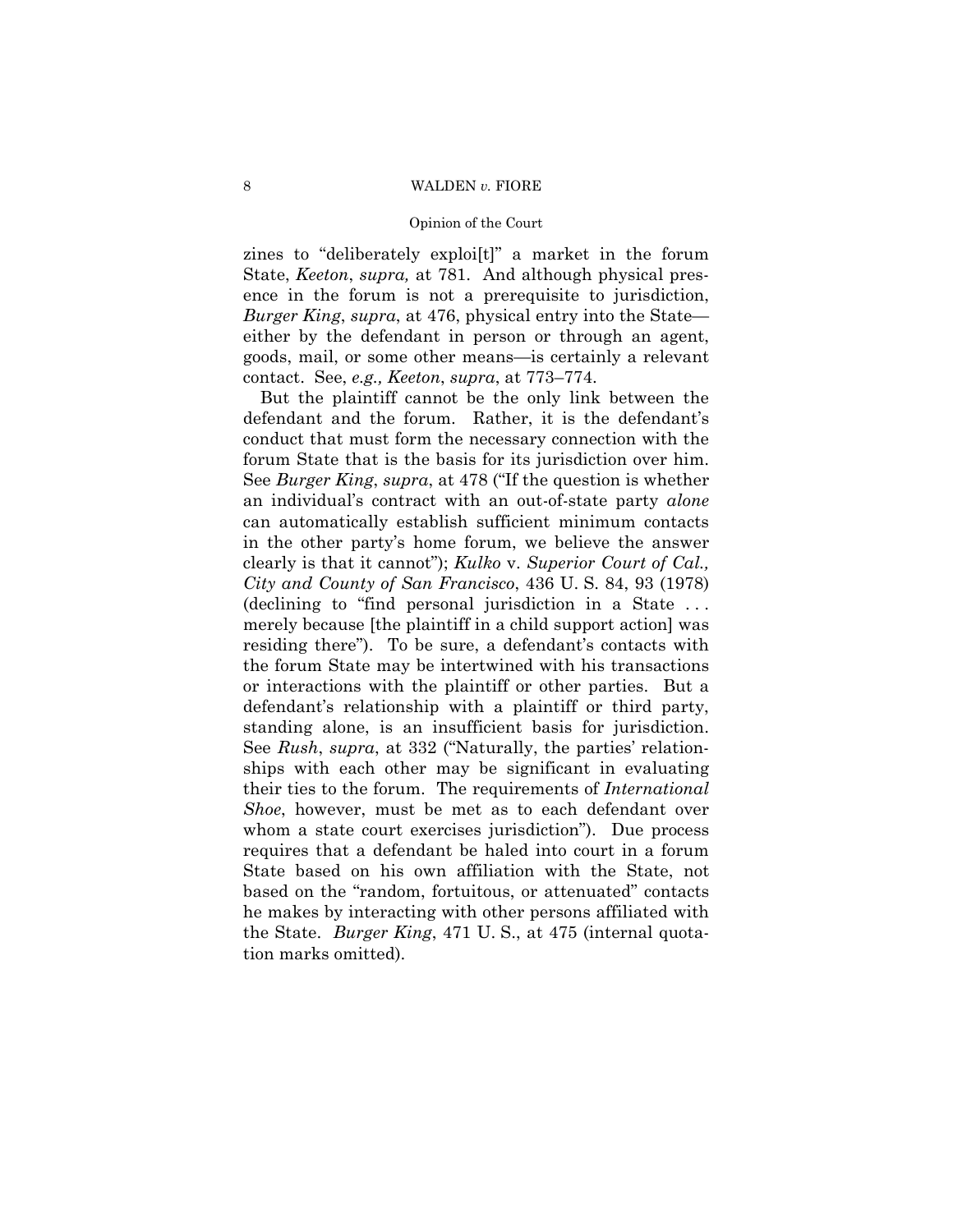### 2

These same principles apply when intentional torts are involved. In that context, it is likewise insufficient to rely on a defendant's "random, fortuitous, or attenuated contacts" or on the "unilateral activity" of a plaintiff. *Ibid.*  (same). A forum State's exercise of jurisdiction over an out-of-state intentional tortfeasor must be based on intentional conduct by the defendant that creates the necessary contacts with the forum.

*Calder* v. *Jones*, 465 U. S. 783, illustrates the application of these principles. In *Calder*, a California actress brought a libel suit in California state court against a reporter and an editor, both of whom worked for the National Enquirer at its headquarters in Florida. The plaintiff 's libel claims were based on an article written and edited by the defendants in Florida for publication in the National Enquirer, a national weekly newspaper with a California circulation of roughly 600,000.

We held that California's assertion of jurisdiction over the defendants was consistent with due process. Although we recognized that the defendants' activities "focus[ed]" on the plaintiff, our jurisdictional inquiry "focuse[d] on 'the relationship among the defendant, the forum, and the litigation.'" *Id.*, at 788 (quoting *Shaffer*, 433 U. S., at 204). Specifically, we examined the various contacts the defendants had created with California (and not just with the plaintiff) by writing the allegedly libelous story.

We found those forum contacts to be ample: The defendants relied on phone calls to "California sources" for the information in their article; they wrote the story about the plaintiff 's activities in California; they caused reputational injury in California by writing an allegedly libelous article that was widely circulated in the State; and the "brunt" of that injury was suffered by the plaintiff in that State. 465 U. S., at 788–789. "In sum, California [wa]s the focal point both of the story and of the harm suffered."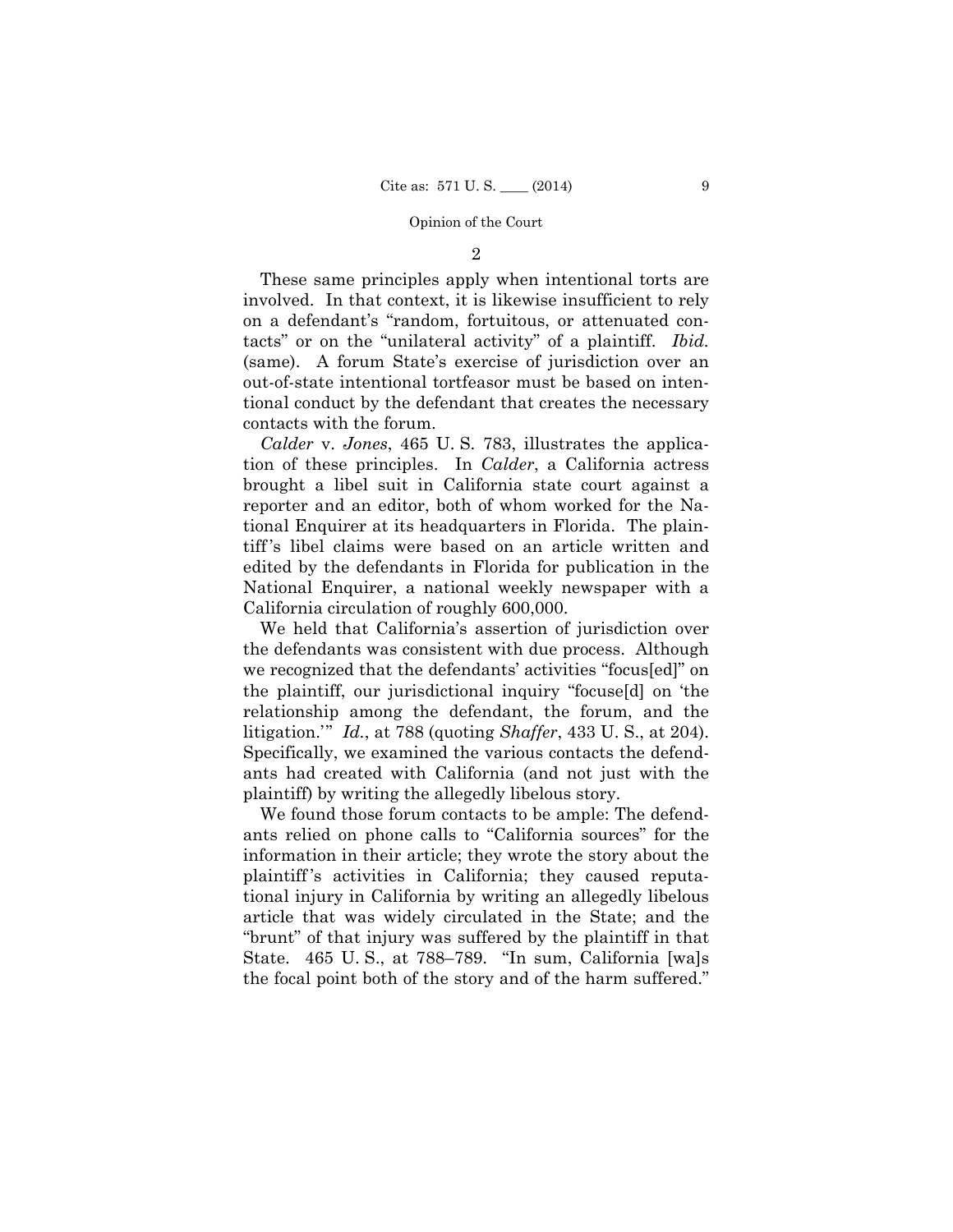### Opinion of the Court

*Id.,* at 789. Jurisdiction over the defendants was "therefore proper in California based on the 'effects' of their Florida conduct in California." *Ibid.* 

The crux of *Calder* was that the reputation-based "effects" of the alleged libel connected the defendants to California, not just to the plaintiff. The strength of that connection was largely a function of the nature of the libel tort. However scandalous a newspaper article might be, it can lead to a loss of reputation only if communicated to (and read and understood by) third persons. See Restatement (Second) of Torts §577, Comment *b* (1976); see also *ibid.* ("Reputation is the estimation in which one's character is held by his neighbors or associates"). Accordingly, the reputational injury caused by the defendants' story would not have occurred but for the fact that the defendants wrote an article for publication in California that was read by a large number of California citizens. Indeed, because publication to third persons is a necessary element of libel, see *id*., §558, the defendants' intentional tort actually occurred *in* California. *Keeton*, 465 U. S., at 777 ("The tort of libel is generally held to occur wherever the offending material is circulated"). In this way, the "effects" caused by the defendants' article—*i.e.,* the injury to the plaintiff 's reputation in the estimation of the California public—connected the defendants' conduct to *California*, not just to a plaintiff who lived there. That connection, combined with the various facts that gave the article a California focus, sufficed to authorize the California court's exercise of jurisdiction.7

<sup>7</sup>The defendants in *Calder* argued that no contacts they had with California were sufficiently purposeful because their employer was responsible for circulation of the article. See *Calder* v. *Jones*, 465 U. S. 783, 789 (1984). We rejected that argument. Even though the defendants did not circulate the article themselves, they "expressly aimed" "their intentional, and allegedly tortious, actions" at California because they knew the National Enquirer "ha[d] its largest circulation" in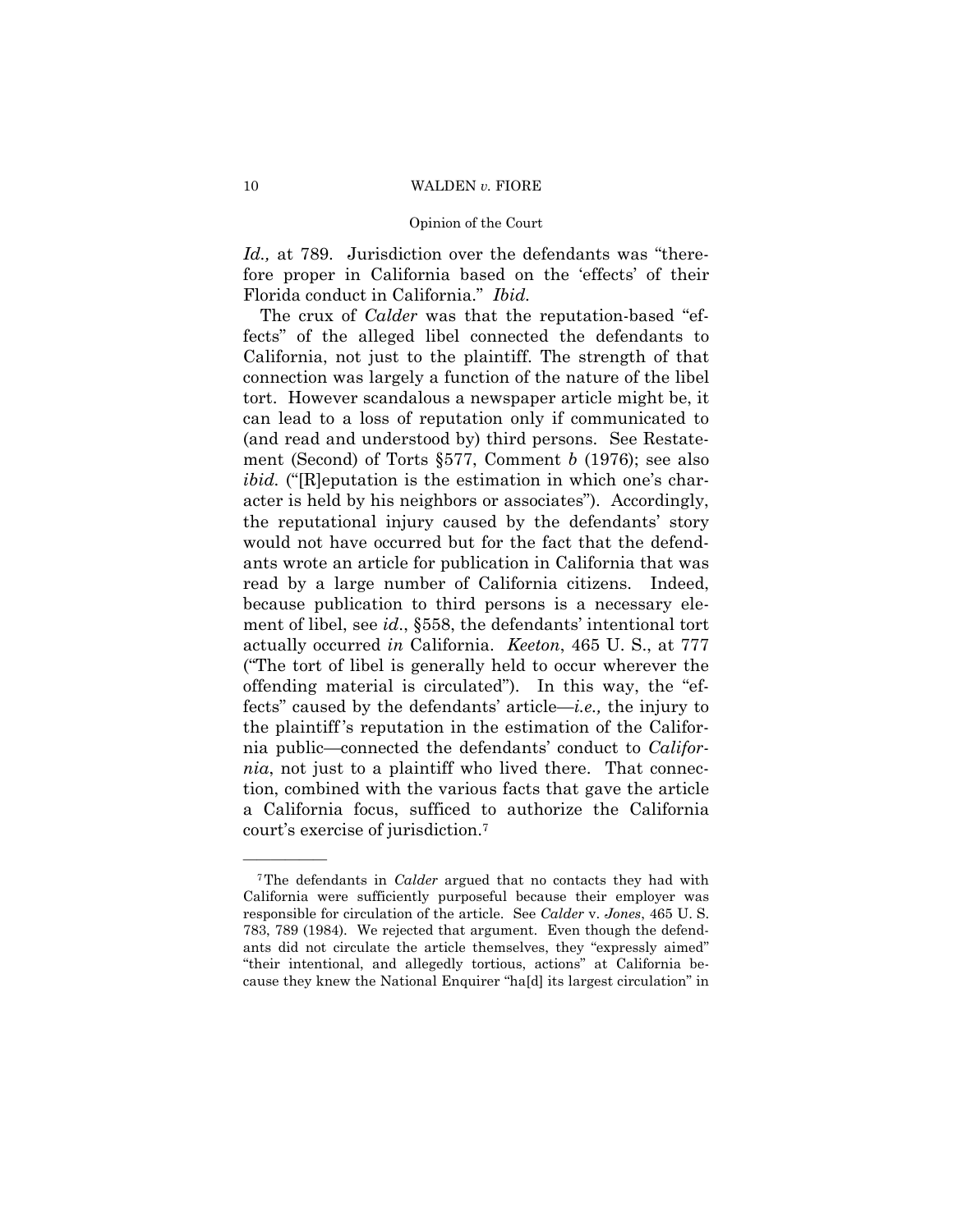### III

Applying the foregoing principles, we conclude that petitioner lacks the "minimal contacts" with Nevada that are a prerequisite to the exercise of jurisdiction over him. *Hanson*, 357 U. S., at 251. It is undisputed that no part of petitioner's course of conduct occurred in Nevada. Petitioner approached, questioned, and searched respondents, and seized the cash at issue, in the Atlanta airport. It is alleged that petitioner later helped draft a "false probable cause affidavit" in Georgia and forwarded that affidavit to a United States Attorney's Office in Georgia to support a potential action for forfeiture of the seized funds. 688 F. 3d, at 563. Petitioner never traveled to, conducted activities within, contacted anyone in, or sent anything or anyone to Nevada. In short, when viewed through the proper lens—whether the *defendant*'*s* actions connect him to the *forum*—petitioner formed no jurisdictionally relevant contacts with Nevada.

 fied the "minimum contacts" inquiry.8 *Id.,* at 582. The Court of Appeals reached a contrary conclusion by shifting the analytical focus from petitioner's contacts with the forum to his contacts with respondents. See *Rush*, 444 U. S., at 332. Rather than assessing petitioner's own contacts with Nevada, the Court of Appeals looked to petitioner's knowledge of respondents' "strong forum connections." 688 F. 3d, at 577–579, 581. In the court's view, that knowledge, combined with its conclusion that respondents suffered foreseeable harm in Nevada, satis-

This approach to the "minimum contacts" analysis

California, and that the article would "have a potentially devastating impact" there. *Id.*, at 789–790*.* 

<sup>8</sup>Respondents propose a substantially similar analysis. They suggest that "a defendant creates sufficient minimum contacts with a forum when he (1) intentionally targets (2) a known resident of the forum (3) for imposition of an injury (4) to be suffered by the plaintiff while she is residing in the forum state." Brief for Respondents 26–27.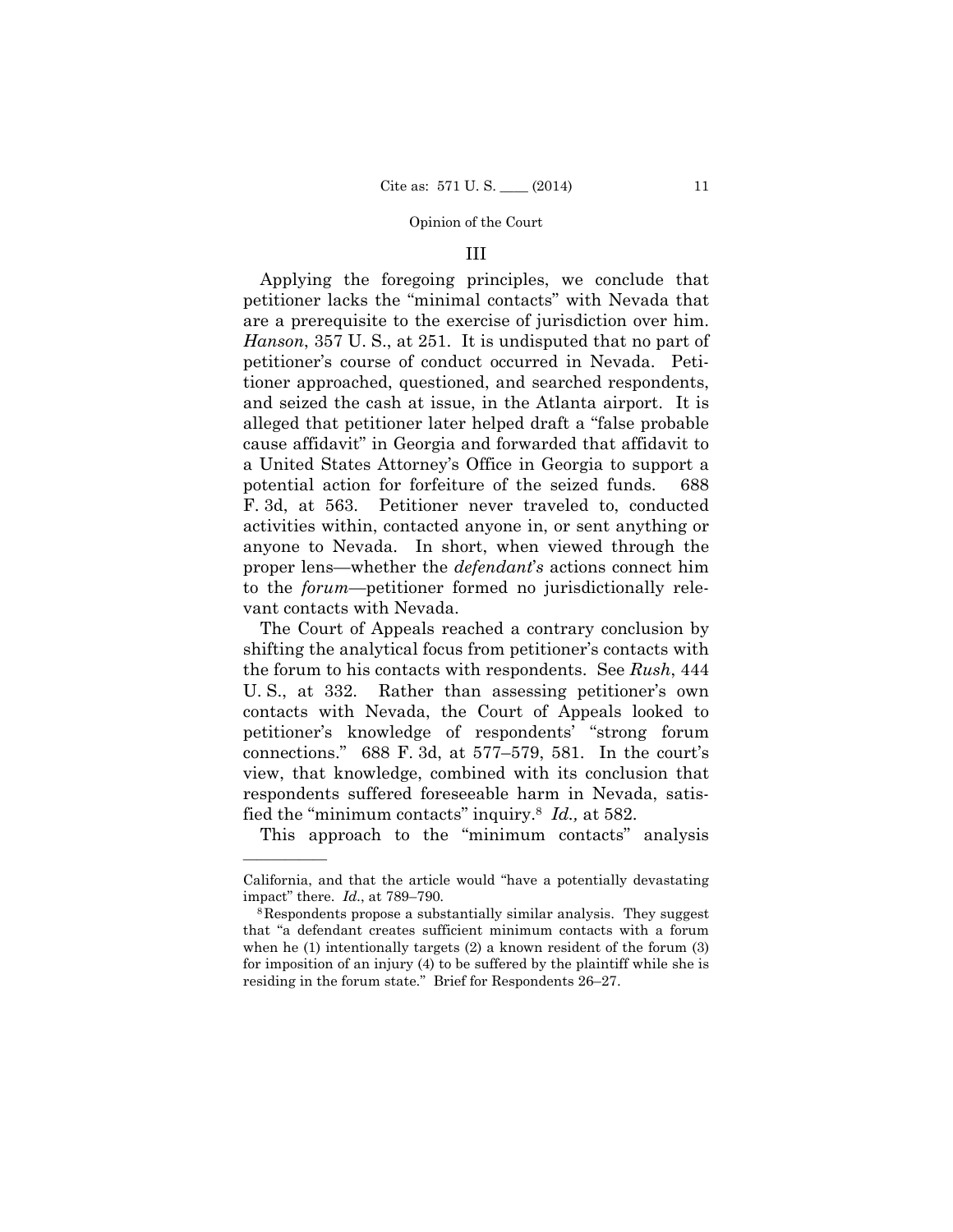### Opinion of the Court

impermissibly allows a plaintiff 's contacts with the defendant and forum to drive the jurisdictional analysis. Petitioner's actions in Georgia did not create sufficient contacts with Nevada simply because he allegedly directed his conduct at plaintiffs whom he knew had Nevada connections. Such reasoning improperly attributes a plaintiff 's forum connections to the defendant and makes those connections "decisive" in the jurisdictional analysis. See *Rush*, *supra*, at 332. It also obscures the reality that none of petitioner's challenged conduct had anything to do with Nevada itself.

Relying on *Calder*, respondents emphasize that they suffered the "injury" caused by petitioner's allegedly tortious conduct (*i.e.,* the delayed return of their gambling funds) while they were residing in the forum. Brief for Respondents 14. This emphasis is likewise misplaced. As previously noted, *Calder* made clear that mere injury to a forum resident is not a sufficient connection to the forum. Regardless of where a plaintiff lives or works, an injury is jurisdictionally relevant only insofar as it shows that the defendant has formed a contact with the forum State. The proper question is not where the plaintiff experienced a particular injury or effect but whether the defendant's conduct connects him to the forum in a meaningful way.

Respondents' claimed injury does not evince a connection between petitioner and Nevada. Even if we consider the continuation of the seizure in Georgia to be a distinct injury, it is not the sort of effect that is tethered to Nevada in any meaningful way. Respondents (and only respondents) lacked access to their funds in Nevada not because anything independently occurred there, but because Nevada is where respondents chose to be at a time when they desired to use the funds seized by petitioner. Respondents would have experienced this same lack of access in California, Mississippi, or wherever else they might have traveled and found themselves wanting more money than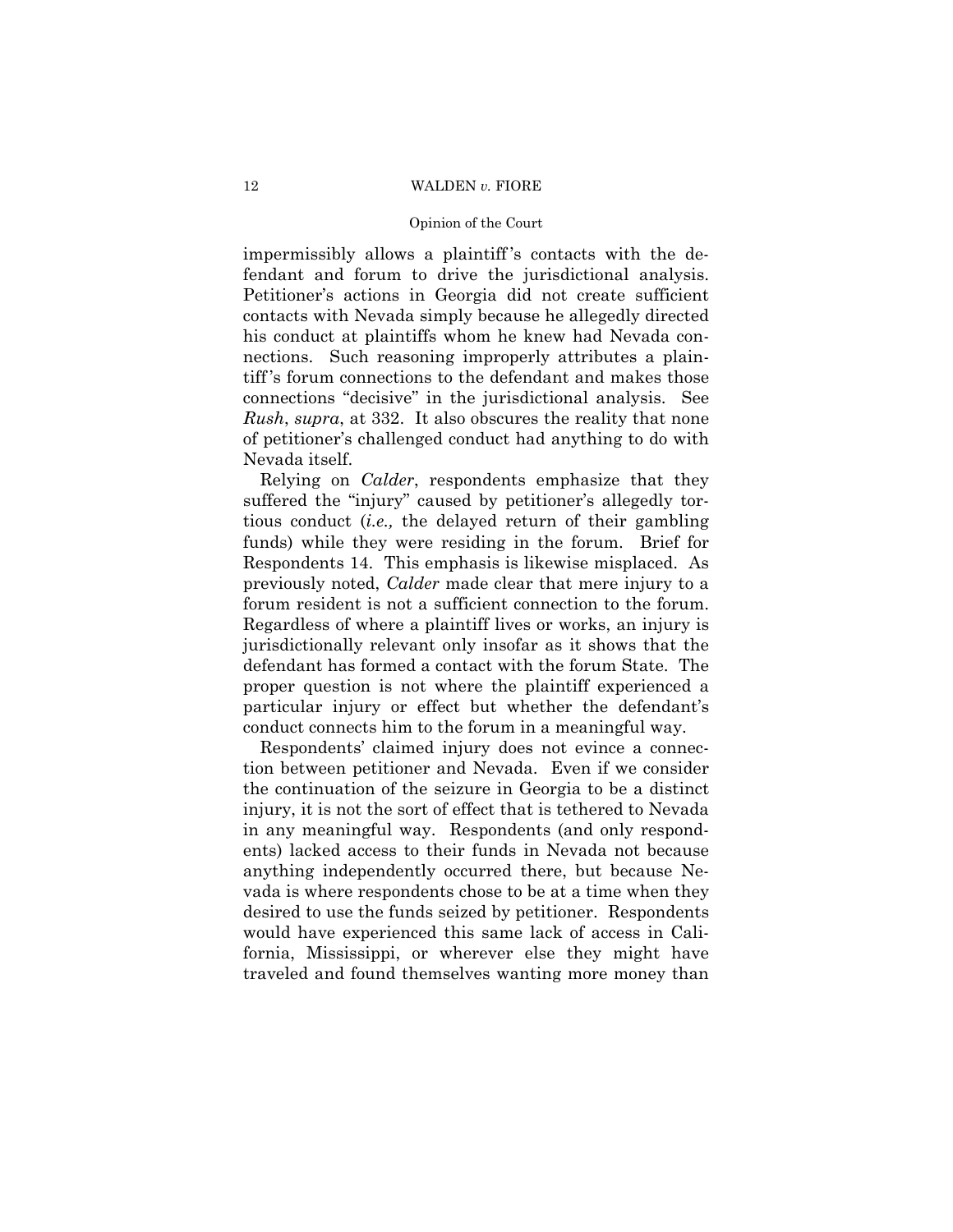they had. Unlike the broad publication of the forumfocused story in *Calder*, the effects of petitioner's conduct on respondents are not connected to the forum State in a way that makes those effects a proper basis for jurisdiction.<sup>9</sup>

The Court of Appeals pointed to other possible contacts with Nevada, each ultimately unavailing. Respondents' Nevada attorney contacted petitioner in Georgia, but that is precisely the sort of "unilateral activity" of a third party that "cannot satisfy the requirement of contact with the forum State." *Hanson*, 357 U. S., at 253. Respondents allege that some of the cash seized in Georgia "originated" in Nevada, but that attenuated connection was not created by petitioner, and the cash was in Georgia, not Nevada, when petitioner seized it. Finally, the funds were eventually returned to respondents in Nevada, but petitioner had nothing to do with that return (indeed, it seems likely that it was respondents' unilateral decision to have their funds sent to Nevada).

\* \* \*

Well-established principles of personal jurisdiction are sufficient to decide this case. The proper focus of the

<sup>9</sup>Respondents warn that if we decide petitioner lacks minimum contacts in this case, it will bring about unfairness in cases where intentional torts are committed via the Internet or other electronic means (*e.g.,* fraudulent access of financial accounts or "phishing" schemes). As an initial matter, we reiterate that the "minimum contacts" inquiry principally protects the liberty of the nonresident defendant, not the interests of the plaintiff. *World-Wide Volkswagen Corp.* v. *Woodson*, 444 U. S., 286, 291–292 (1980). In any event, this case does not present the very different questions whether and how a defendant's virtual "presence" and conduct translate into "contacts" with a particular State. To the contrary, there is no question where the conduct giving rise to this litigation took place: Petitioner seized physical cash from respondents in the Atlanta airport, and he later drafted and forwarded an affidavit in Georgia. We leave questions about virtual contacts for another day.